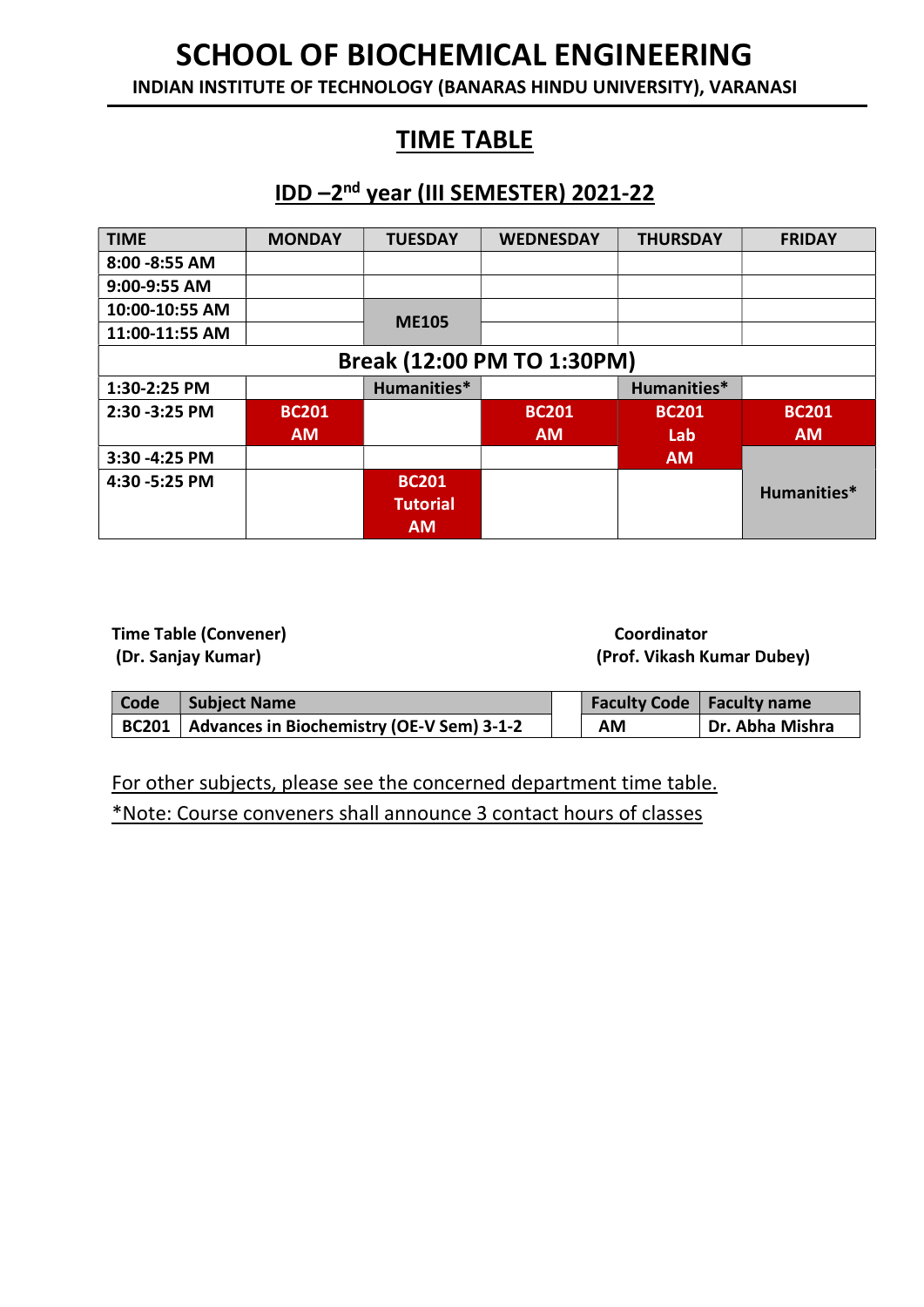INDIAN INSTITUTE OF TECHNOLOGY (BANARAS HINDU UNIVERSITY), VARANASI

#### IDD –3rd year (V SEMESTER) 2021-22 TIME MONDAY TUESDAY WEDNESDAY THURSDAY FRIDAY 8:00 -8:55 AM 9:00-9:55 AM BC331 PD OE-II OE-II OE-II OE-II OE-II<br>PD 10:00-10:55 AM BC323 VKD BC312 PD BC323 VKD BC312 PD BC311 ASD  $11:00-11:55$  AM  $\qquad \qquad$  BC331 ASD BC311 ASD BC311 ASD BC331 PD Break (12:00 Noon TO 1:30 PM) 1:30 -2:25 PM BC323 VKD **Tutorial** BC323 **VKD** BC312 PD BC331 ASD Lab BC311 ASD **Tutorial** 2:30 -3:25 PM OE-I OE-I OE-I  $3:30 - 4:25$  PM  $\qquad \qquad$ VKD Lab 4:30 -5:25 PM  $\begin{array}{|c|c|c|c|c|}\n\hline\n\end{array}$  OE Tutorial II OE Tutorial II

# Time Table (Convener) and The Table (Convener) coordinator

# (Dr. Sanjay Kumar) (Prof. Vikash Kumar Dubey)

| <b>Subject Name</b>                       | <b>Faculty</b> | <b>Faculty name</b>      |
|-------------------------------------------|----------------|--------------------------|
|                                           | Code           |                          |
| <b>Microbial Engineering</b>              | <b>ASD</b>     | Dr. Abhishek S. Dhoble   |
| <b>Bioprocess Technology (OE-VII Sem)</b> | <b>PD</b>      | Dr. Prodyut Dhar         |
| <b>Enzyme Engineering</b>                 | <b>VKD</b>     | Prof. Vikash Kumar Dubey |
| <b>Wastewater Engineering</b>             |                |                          |
| Stream project*                           |                |                          |
|                                           |                |                          |

Stream /UG Project: Concerned Supervisor shall announce the addition timing 6 h/ week.

BC 221 Microbiology Lab (deferred in previous semester) will be conducted in this semester online by Dr. Pranjal Chandra (Timing will be announce by lab convener)

### TIME TABLE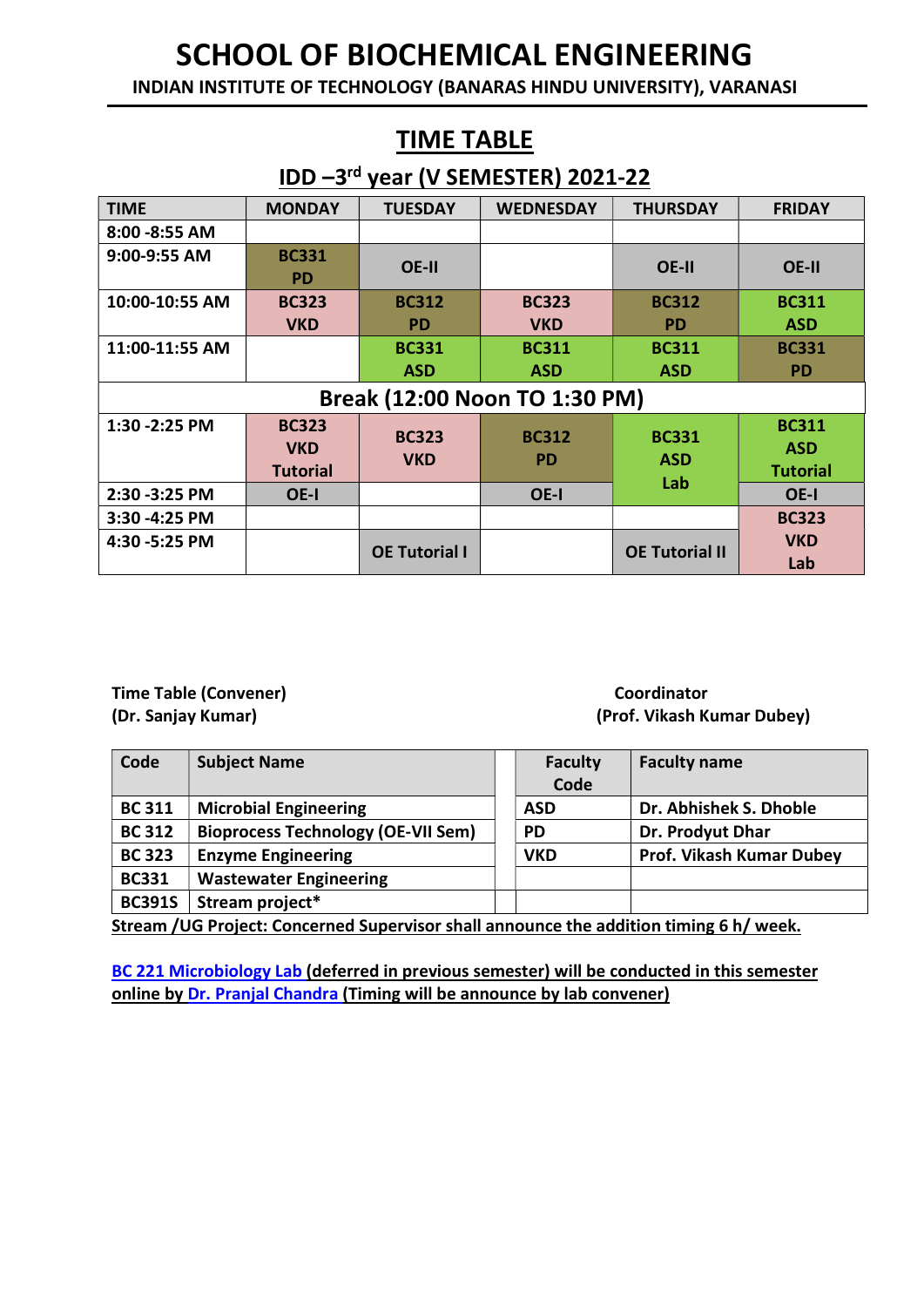#### INDIAN INSTITUTE OF TECHNOLOGY (BANARAS HINDU UNIVERSITY), VARANASI

TIME TABLE

| .  . <i>.</i>                                   |                               |                |                    |                 |               |  |  |  |
|-------------------------------------------------|-------------------------------|----------------|--------------------|-----------------|---------------|--|--|--|
| IDD-4 <sup>th</sup> year (VII SEMESTER) 2021-22 |                               |                |                    |                 |               |  |  |  |
| <b>TIME</b>                                     | <b>MONDAY</b>                 | <b>TUESDAY</b> | <b>WEDNESDAY</b>   | <b>THURSDAY</b> | <b>FRIDAY</b> |  |  |  |
| 8:00 - 8:55 AM                                  | <b>OE Tutorial</b>            |                | <b>OE Tutorial</b> |                 |               |  |  |  |
| 9:00-9:55 AM                                    | <b>BC 401</b>                 | <b>BC402</b>   | <b>BC 401</b>      |                 |               |  |  |  |
|                                                 | <b>PC</b>                     | <b>VM</b>      | <b>PC</b>          |                 |               |  |  |  |
| 10:00-10:55 AM                                  | <b>BC434</b>                  |                | <b>BC434</b>       |                 | <b>BC434</b>  |  |  |  |
|                                                 | <b>AM</b>                     | OE-I           | <b>AM</b>          | OE-I            | <b>AM</b>     |  |  |  |
| 11:00-11:55 AM                                  | <b>BC416</b>                  | <b>BC416</b>   | <b>BC416</b>       | <b>BC 401</b>   | <b>BC402</b>  |  |  |  |
|                                                 | <b>SK</b>                     | <b>SK</b>      | <b>SK</b>          | <b>PC</b>       | <b>VM</b>     |  |  |  |
|                                                 | Break (12:00 Noon TO 1:30 PM) |                |                    |                 |               |  |  |  |
| 1:30 - 2:25 PM                                  | OE-II                         | <b>BC402</b>   | OE-I               | <b>BC402</b>    | OE-II         |  |  |  |
|                                                 |                               | <b>VM</b>      |                    | <b>VM</b>       |               |  |  |  |
| 2:30 - 3:25 PM                                  |                               | Lab            |                    | OE-II           |               |  |  |  |
| 3:30 -4:25 PM                                   | HULM**                        | HULM**         | HULM**             | HULM**          |               |  |  |  |
|                                                 |                               | <b>Courses</b> |                    | <b>Courses</b>  |               |  |  |  |
| 4:30 - 5:25 PM                                  | <b>Courses</b>                |                | <b>Courses</b>     |                 |               |  |  |  |

Time Table (Convener) and The Table (Convener) coordinator

(Dr. Sanjay Kumar) (Prof. Vikash Kumar Dubey)

| Code          | <b>Subject Name</b>                     | <b>Faculty</b> | <b>Faculty name</b> |
|---------------|-----------------------------------------|----------------|---------------------|
|               |                                         | Code           |                     |
| <b>BC 401</b> | Downstream Processing (OE-I for IX Sem) | <b>PC</b>      | Dr. Pranjal Chandra |
| <b>BC 402</b> | Food Engineering and Tech.              | VM             | Dr. Vishal Mishra   |
| <b>BC 416</b> | <b>Advance Bioreactor Design</b>        | <b>SK</b>      | Dr. Sanjay Kumar    |
| <b>BC 434</b> | <b>Fundamentals of Bioinformatics</b>   | <b>AM</b>      | Dr. Abha Mishra     |
|               | BC491/491S   UG/Stream Project *        |                |                     |

\*Stream Project (UGD)/Thesis (IDD) Project: Concerned Supervisor may be announced the other timing 6 h/ week; \*\*Course convener shall announce 3 contact hours of HULM

BC314 Bioreactor Design lab (deferred in previous semester) will be conducted in this semester online by Dr. Sanjay Kumar (Timing will be announce by course convener)

BC332 Molecular Biology and Genetic Engineering Lab (deferred in previous semester) will be conducted in this semester online by Dr. Abha Mishra (Timing will be announce by lab convener)

BC323 Enzyme Engineering Lab (deferred in previous semester) will be conducted in this semester online by Prof. V. K. Dubey (Friday 3:30-5:30 PM)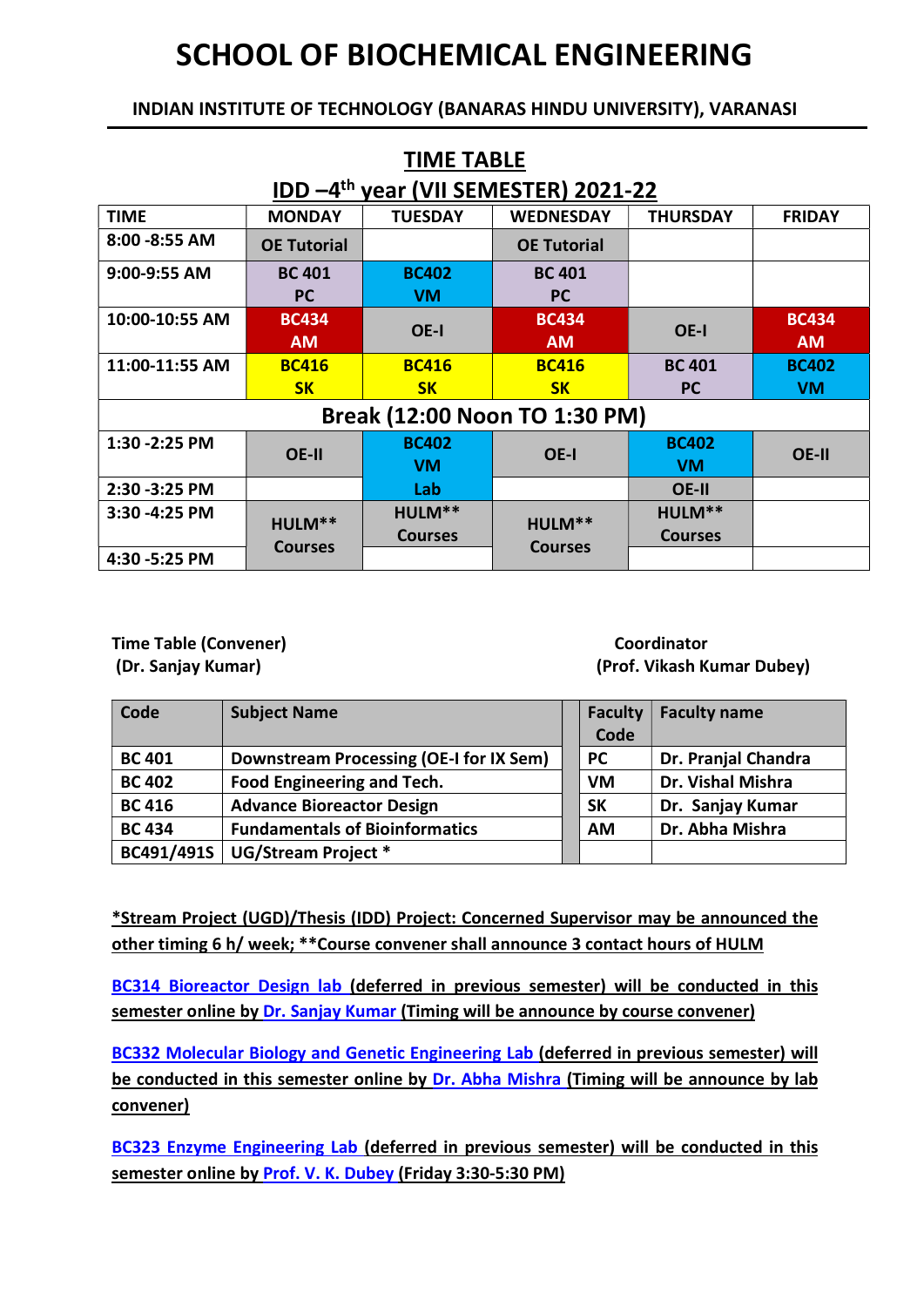INDIAN INSTITUTE OF TECHNOLOGY (BANARAS HINDU UNIVERSITY), VARANASI

### TIME TABLE

#### IDD –5th year (IX SEMESTER) 2021-22

| <b>TIME</b>    | <b>MONDAY</b>  | <b>TUESDAY</b>                | <b>WEDNESDAY</b> | <b>THURSDAY</b>    | <b>FRIDAY</b>      |
|----------------|----------------|-------------------------------|------------------|--------------------|--------------------|
| 8:00 - 8:55 AM |                |                               |                  | <b>OE Tutorial</b> | <b>OE Tutorial</b> |
| 9:00-9:55 AM   | OE-I           | <b>BC502</b>                  | OE-I             | <b>BC502</b>       | <b>BC502</b>       |
|                |                | SK                            |                  | <b>VM</b>          | SK                 |
| 10:00-10:55 AM | <b>OE-II</b>   | <b>BC536</b>                  | OE-II            | <b>BC536</b>       |                    |
|                |                | <b>VKD</b>                    |                  | <b>VKD</b>         | OE-II              |
| 11:00-11:55 AM | <b>BC516</b>   | <b>BC516</b>                  | <b>BC516</b>     |                    | <b>BC536</b>       |
|                | <b>PC</b>      | <b>PC</b>                     | <b>PC</b>        | OE-I               | <b>VKD</b>         |
|                |                | Break (12:00 Noon TO 1:30 PM) |                  |                    |                    |
| 1:30 - 2:25 PM |                |                               |                  |                    |                    |
| 2:30 - 3:25 PM |                |                               |                  |                    |                    |
| 3:30 -4:25 PM  |                | HULM**                        |                  | HULM**             |                    |
|                | HULM**         | <b>Courses</b>                | HULM**           | <b>Courses</b>     |                    |
| 4:30 - 5:25 PM | <b>Courses</b> |                               | <b>Courses</b>   |                    |                    |

Time Table (Convener) and The Table (Convener) coordinator

# (Dr. Sanjay Kumar) (Prof. Vikash Kumar Dubey)

| Code          | <b>Subject Name</b>                        | <b>Faculty</b><br>Code | <b>Faculty name</b>             |
|---------------|--------------------------------------------|------------------------|---------------------------------|
| <b>BC 502</b> | <b>Regulatory aspects in Biotechnology</b> | <b>SK</b>              | Dr. Sanjay Kumar                |
| <b>BC 536</b> | <b>Protein Engineering</b>                 | <b>VKD</b>             | <b>Prof. Vikash Kumar Dubey</b> |
| <b>BC 516</b> | <b>Biosensor</b>                           | <b>PC</b>              | Dr. Pranjal Chandra             |
| <b>BC591</b>  | Thesis*                                    | VM                     | Dr. Vishal Mishra               |

\*Thesis/Project: Concerned Supervisor may be announced the other timing 6 h/ week.

\*\*Course convener shall announce 3 contact hours of HULM